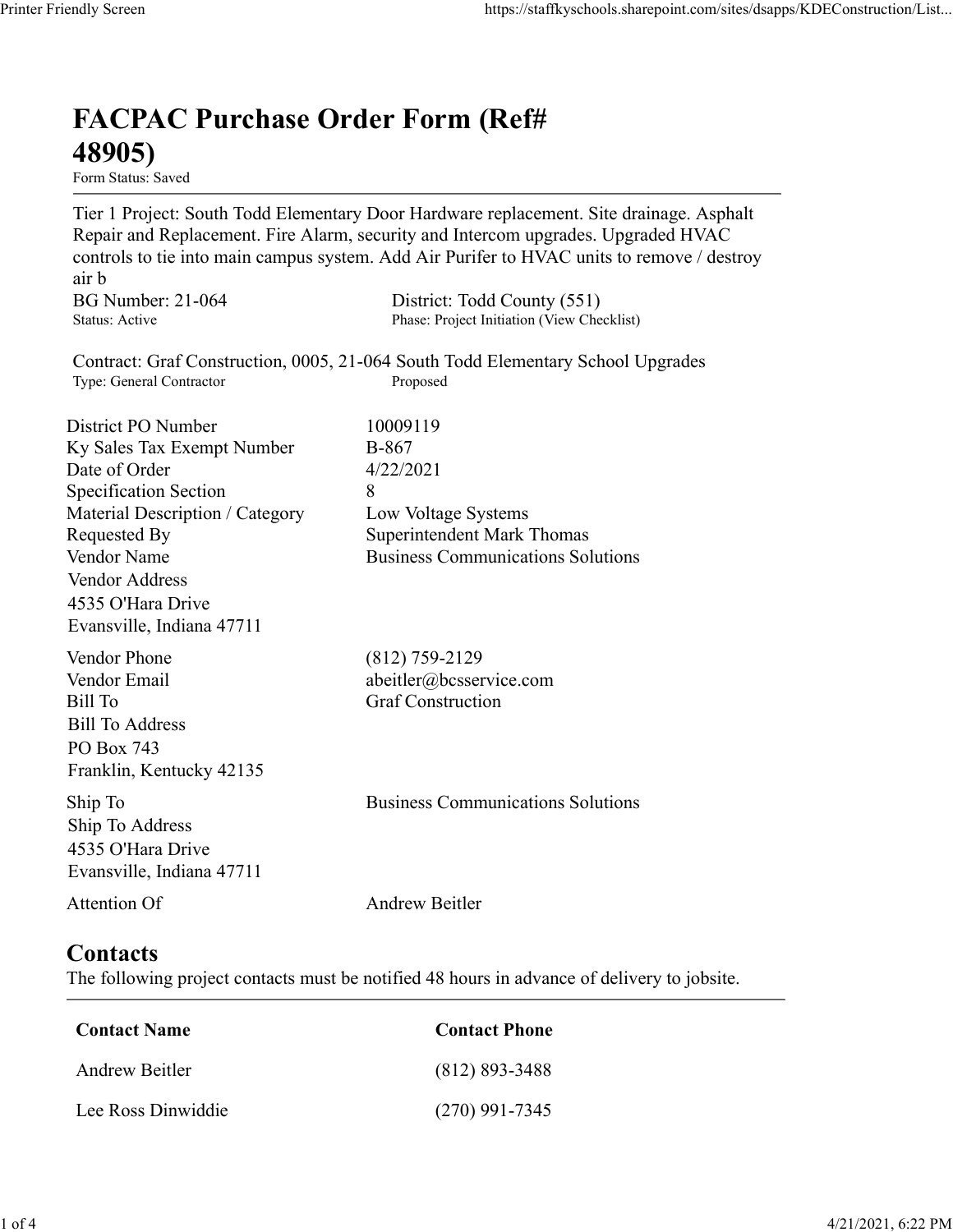## **Materials**

| endly Screen                                                                                                                                                                                                               |                        |          | https://staffkyschools.sharepoint.com/sites/dsapps/KDEConstruction/List |              |
|----------------------------------------------------------------------------------------------------------------------------------------------------------------------------------------------------------------------------|------------------------|----------|-------------------------------------------------------------------------|--------------|
|                                                                                                                                                                                                                            |                        |          |                                                                         |              |
| <b>Materials</b><br>Furnish the necessary materials to complete the following bid package(s) / specification<br>section(s) in its entirety. All materials shall be in accordance with the requirements of the<br>Contract. |                        |          |                                                                         |              |
| <b>Item Description</b>                                                                                                                                                                                                    | Item<br><b>Number</b>  | Quantity | <b>Unit Price</b>                                                       | <b>Total</b> |
| Low Voltage Equipment                                                                                                                                                                                                      | $\mathbf{1}$           |          | \$166,209.62                                                            | \$166,209.62 |
|                                                                                                                                                                                                                            |                        |          | Purchase Order Total:                                                   | \$166,209.62 |
| <b>Authorization</b>                                                                                                                                                                                                       |                        |          |                                                                         |              |
| <b>Owner Authorization Date</b><br>Vendor Authorization Date                                                                                                                                                               | 4/22/2021<br>4/22/2021 |          |                                                                         |              |
|                                                                                                                                                                                                                            |                        |          |                                                                         |              |